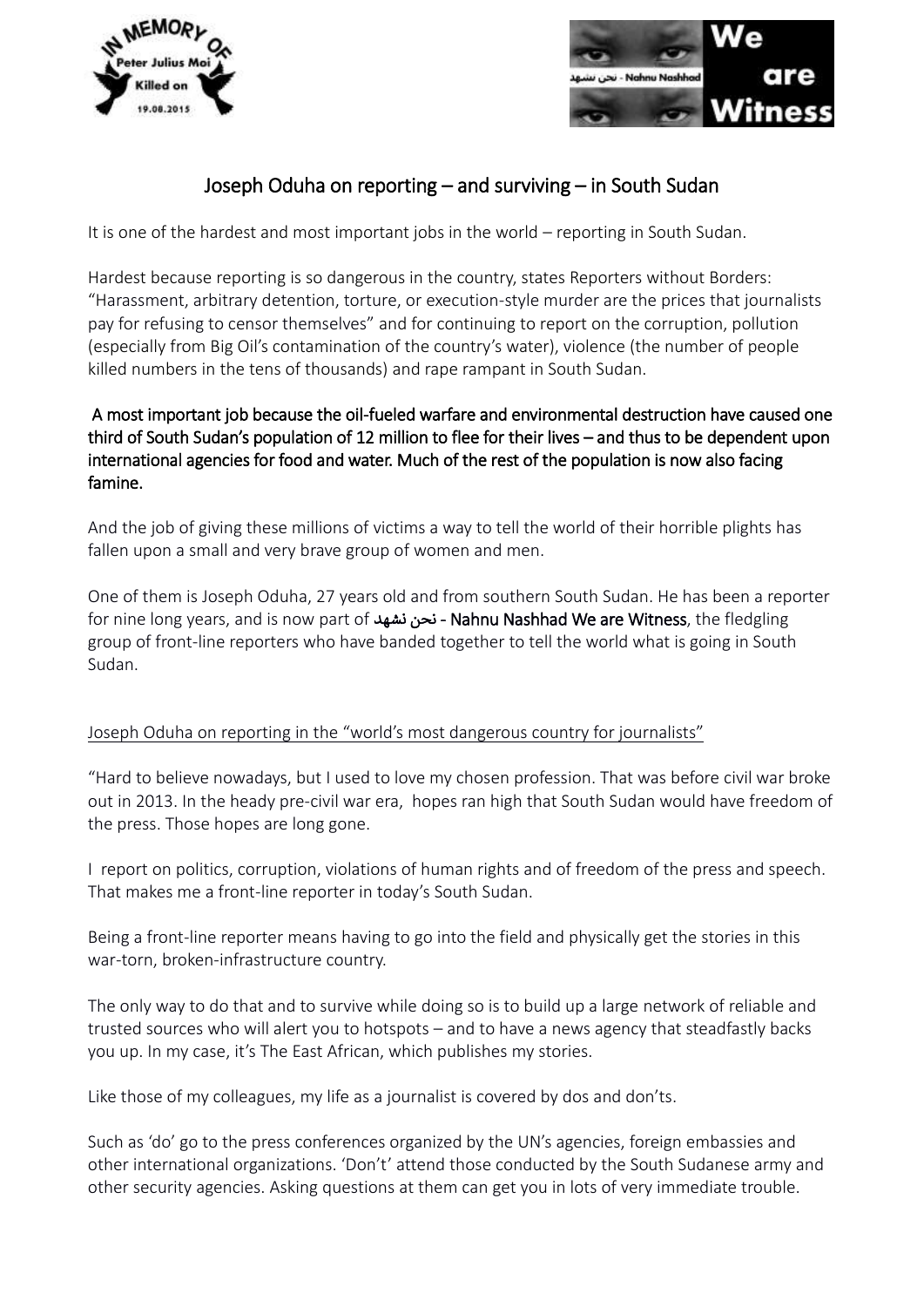



'Do' go the Association for Media Development in South Sudan (AMDISS). It is a safe place to meet with colleagues and to get the latest news. This center also has reliable electricity. That's where I charge my smartphone, computer and camera.

The sad truth is, however, that observing these self-imposed rules won't keep you out of trouble forever.

The first time I had to flee South Sudan was in April 2016. My flight was triggered by the grapevine's reporting that I was about to be arrested and tortured for my "critical reporting".

While in exile in Kenya, I met colleagues from other countries who had undergone the same persecution. They encouraged me to give reporting in South Sudan another try. So I returned home in December of 2016.

In January 2018, I found myself once again in the custody of South Sudan's Media Authority, which had summoned me to their office for writing articles that were critical of the government.

While being held by the Authority, I was told to cease reporting on military affairs and government policies because "my reporting was not pleasing the government and its army."

This message was given by Sapana Abuyi, the director of media compliance at the Media Authority, who called me "a rebel from within". This term scared me to death. Being termed a "rebel" is often followed by the security forces coming around to pick you up.

Here is the story that prompted the summons: [http://www.theeastafrican.co.ke/news/South-](http://www.theeastafrican.co.ke/news/South-Sudan-journalists-under-threat/2558-4269280-pjprkiz/index.html)[Sudan-journalists-under-threat/2558-4269280-pjprkiz/index.html](http://www.theeastafrican.co.ke/news/South-Sudan-journalists-under-threat/2558-4269280-pjprkiz/index.html) 

As I have repeatedly seen in my life as a journalist in South Sudan, the issuance of such threats is often followed by brutal and horrible action.

Particularly bad was 2015, in which seven reporters were murdered in South Sudan.

One of them was Peter Julius Moi. He was my best friend.

They murdered Peter on August 19, 2015, just three days after South Sudanese President Salva Kiir said "If anybody among them (the journalists) does not know that this country has killed people, we will demonstrate it over and over, one day, one at a time."

I got the news a day after the murder. Via Facebook. Via a message from a colleague of Peter and mine.

All of us journalists rushed to the scene of the crime, which was on the outskirts of Juba. Peter had been shot twice in the back by gunmen – still unidentified.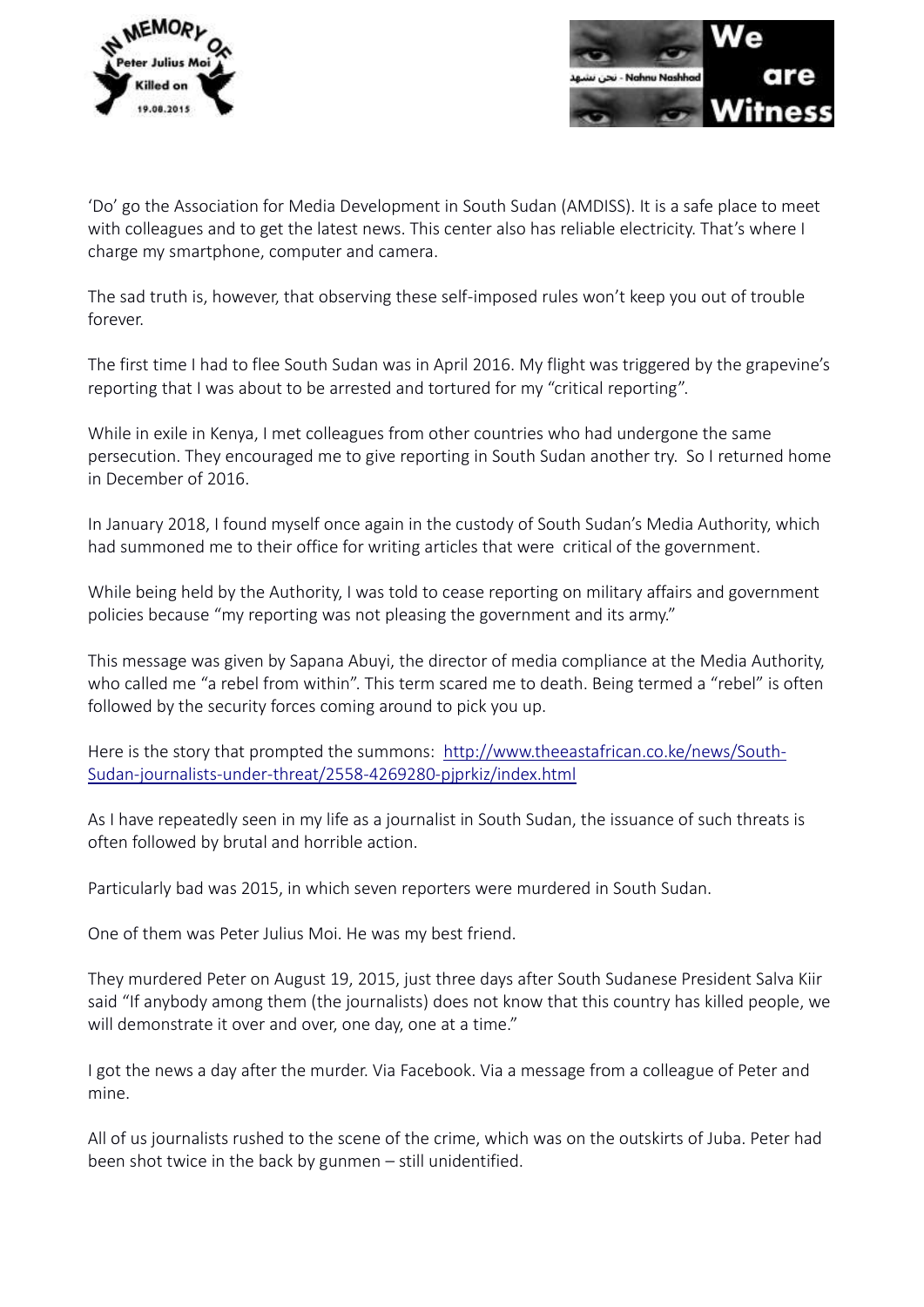



His death terrified and depressed me. Not only were we close friends, we also shared the same beat and had been working together on a number of stories.

One of them was on South Sudan's negotiations with Sudan on oil supply, and how they would further destabilize our economy.

Let's be honest. The threats issued by President Kiir and other senior government officials and institutions to journalists who cover corruption and human rights abuses in South Sudan are having a great impact.

The media in our country has been intimidated and demoralized by them.

I myself live in a state of constant fear and suspicion. And each report of a journalist being kidnapped, tortured, detained or killed makes me more afraid.

Despite this, I still practice journalism in South Sudan.

And I mourn my colleagues who were killed for simply doing their job.